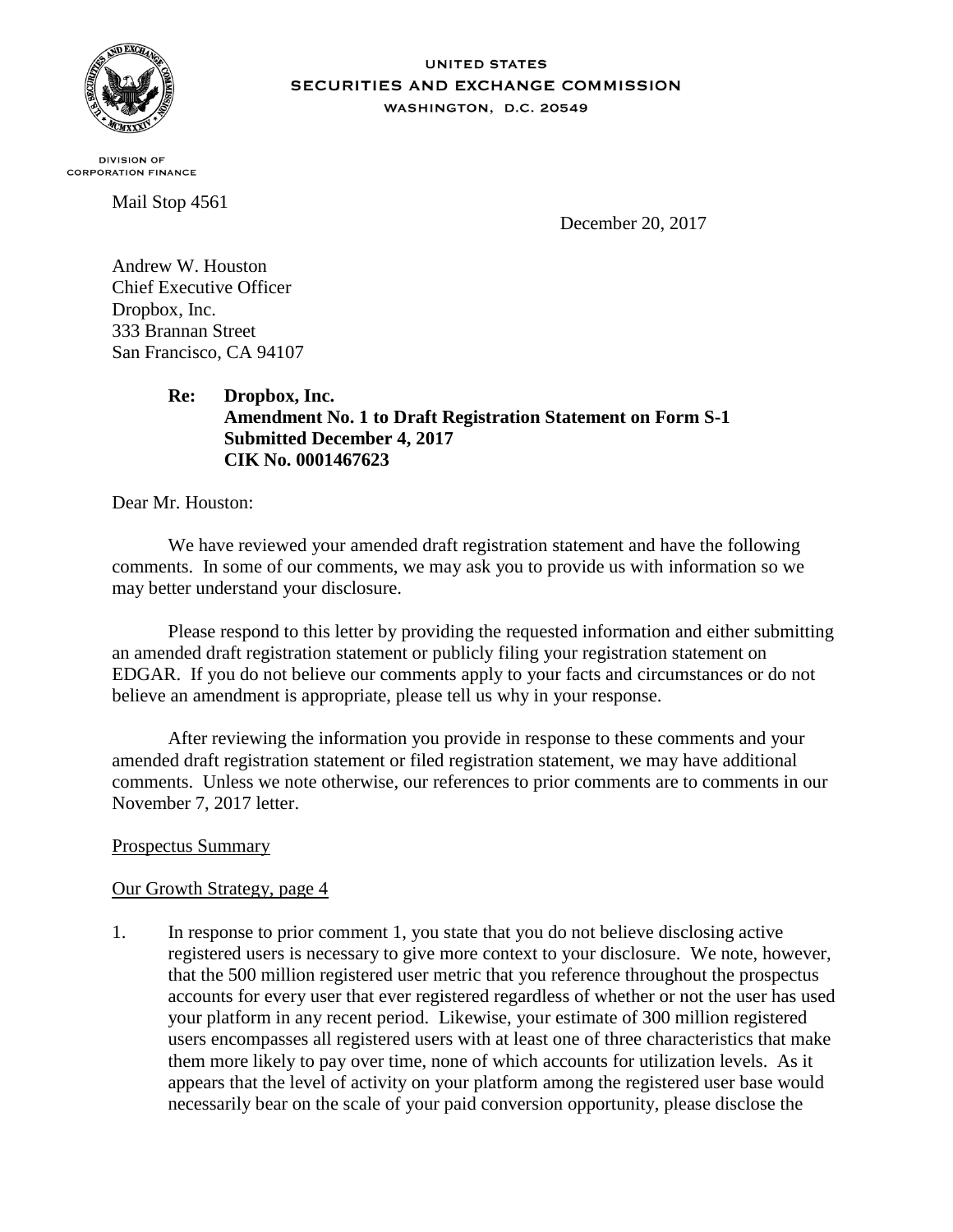Andrew W. Houston Dropbox, Inc. December 20, 2017 Page 2

> number of active registered users or other information to help investors understand your consideration of this issue. Your disclosure may explain the limitations of this metric such as seasonal fluctuations and the effect of marketing campaigns, as you advise in your response.

2. As you indicate in response to prior comment 2, please revise to state that you derive your estimate of 300 million registered users from your observation that "substantially all of [your] paying users have at least one" of the listed characteristics. Further, clarify that this subset of registered users is more likely "than other registered users" to become paying users over time.

# Risk Factors

## "We are subject to export and import control laws and regulation . . . ," page 26

3. In response to prior comment 6, you state that you discovered that your platform had been accessed by users with IP addresses in Iran, Syria, Sudan and North Korea. North Korea was designated as a state sponsor of terrorism on November 20, 2017. Please describe to us your contacts with Iran, Syria, Sudan and North Korea. Your description should include any contacts related to Dropbox Plus, Dropbox Professional, Dropbox Business, and other products, services, technology or software that may not involve personal communications as set forth in OFAC general licenses. Please also discuss the materiality of your contacts with those countries, in quantitative terms and in terms of qualitative factors that a reasonable investor would deem important in making an investment decision. You should address the potential impact of the investor sentiment evidenced by divestment and similar initiatives that have been directed toward companies with operations associated with U.S.-designated state sponsors of terrorism.

## Management's Discussion and Analysis of Financial Condition and Results of Operations

### Our Business, page 56

4. We note your response to prior comment 10. Please, however, address the recent changes to your Dropbox Business subscription plans if they are reasonably likely to have a material impact on your liquidity, capital resources, or results of operations. Further, to the extent material, address the opportunities, challenges and risks presented by your plan to pursue enterprise businesses as well as the actions that you are taking to address them. Refer to Sections III.A and III.B.3 of SEC Release No. 33-8350.

## Our Subscription Plans, page 63

5. Please refer to prior comment 13 and clarify the extent to which you derive your paying users from the enterprise market versus the consumer market. In this regard, we note that you have been targeting the enterprise market since 2013 and that you launched Dropbox